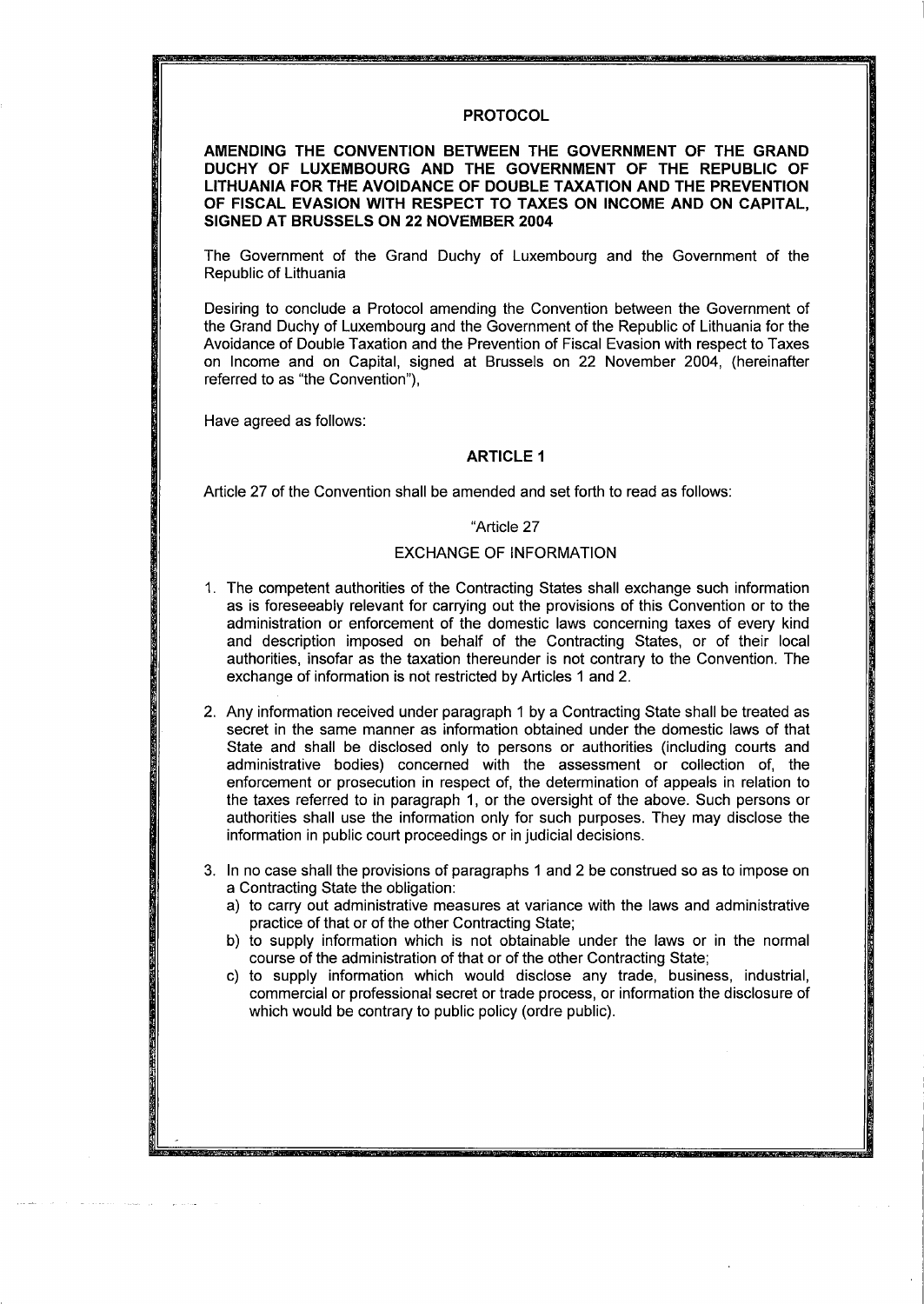- 4. If information is requested by a Contracting State in accordance with this Article, the other Contracting State shall use its information gathering measures to obtain the requested information, even though that other State may not need such information for its own tax purposes. The obligation contained in the preceding sentence is subject to the limitations of paragraph 3 but in no case shall such limitations be construed to permit a Contracting State to decline to supply information solely because it has no domestic interest in such information.
- 5. In no case shall the provisions of paragraph 3 be construed to permit a Contracting State to decline to supply information solely because the information is held by a bank, other financial institution, nominee or person acting in an agency or a fiduciary capacity or because it relates to ownership interests in a person."

#### **ARTICLE 2**

- 1. This Protocol shall be subjected to ratification in accordance with the applicable procedures in Luxembourg and in Lithuania. The Contracting States shall notify each other in writing, through diplomatic channels, when their respective applicable procedures have been completed.
- 2. The Protocol shall enter into force on the date of the latter of the notifications referred to in paragraph 1. The provisions of this Protocol shall have effect with regard to tax years beginning on or after the first day of January of the calendar year next following the year in which the Protocol enters into force.

IN WITNESS WHEREOF the undersigned, duly authorized thereto, have signed this Protocol.

DONE in duplicate at Luxembourg, on 20 June 2014, in the French, Lithuanian and English languages, all three texts being equally authentic.

For the Government of the For the Government of the For the Government of the For the Government of the For the Government of the Source of Lithuania Grand Duchy of Luxembourg

 $R_{1}$ 

a. \_